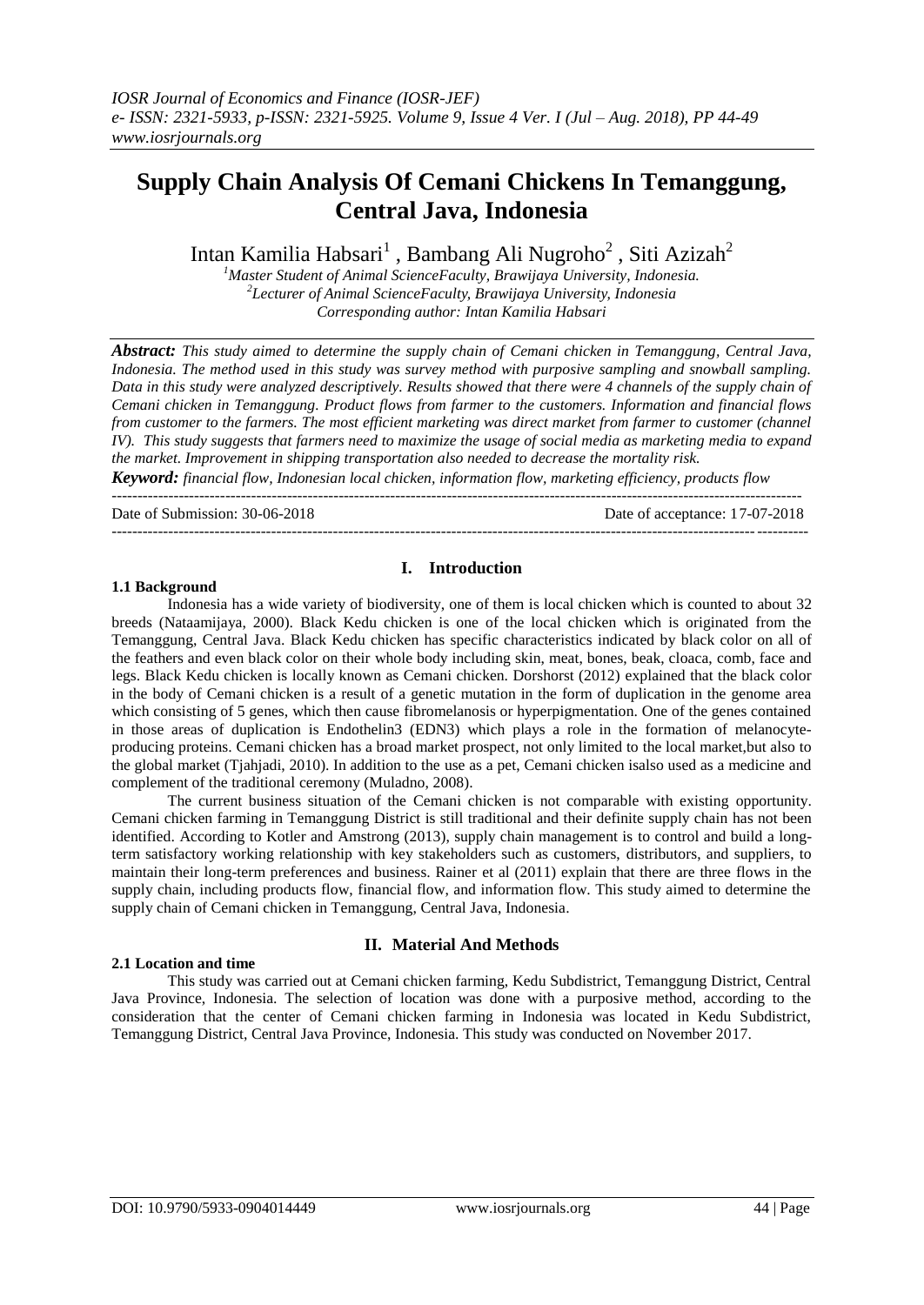## **2.2 Methods**

The method used in this study was survey method. This method takes samples from a population and uses questionnaires as a means of data collection. Determination of farmer respondent was done by purposive sampling. A farmer who selected as respondent was Mr. Nur Faizin. This selection was based on several considerations. First, Mr. Nur Faizin Head of Makukuhan farmers' group who had Cemani chicken farming which consisted of 5 parental groups (each group consisted of 1 male and 4 females) and 70 chicks. Second, Mr. Nur Faizin was often winning the contest of Cemani chicken. Third, Mr. Nur Faizin often became an informant for other farmers because he was a conservationist of Cemani chicken in Kedu village. Whereas, the determination of the seller and end-customer respondents were conducted by snowball sampling. The sellers and customers were chosen by tracing the supply chain channel owned by Mr. Nur Faizin in Java Island.

## **2.3 Data collection and analysis**

Data of product, information and financial flow was collected from the farmer, the seller and the customer, which were obtained through interviews, questionnaires and direct observation in the field. Data were then analyzed descriptively. Analysis of financial flow was added by the analysis of profit margin and efficiency.

Farm-gate pricewas taken fromsellers' purchase price of chickens at farmer level, While profit margins calculated by subtracting purchasing prices and transaction costs from the selling price (Gondwe et al 2003). Marketing efficiency was calculated using Shepherd Method:  $ME = (V/I) - 1$ , where V= value of cemani chicken in customer (per bird) and  $I =$  total marketing cost (Shepherd, 1965).

## **III. Result**

Results of products flow, information flow and financial flow of Cemani chicken in Temanggung, Central Java, Indonesia is showed in Figure 1.



**Figure 1.** Supply chain of Cemani chicken in Temanggung, Central Java, Indonesia

## **3.1 Product flow**

*Farmer:* Mr. Nur Faizin reared various ages of Cemani chickens ranging from one-day-old to the breeder. Cemani chickens also had two grades. The first grade of Cemani chicken had good posture and black tongue color, this type had an expensive price. The second grade of Cemani chicken had a good posture with gray tongue color, this type had an affordable price, so this type was more preferred by customer. Feed, vaccines, vitamins, and medicines were supplied by a poultry shop located in Kedu market, approximately 1 kilometer from Mr. Nur Faizin's farm.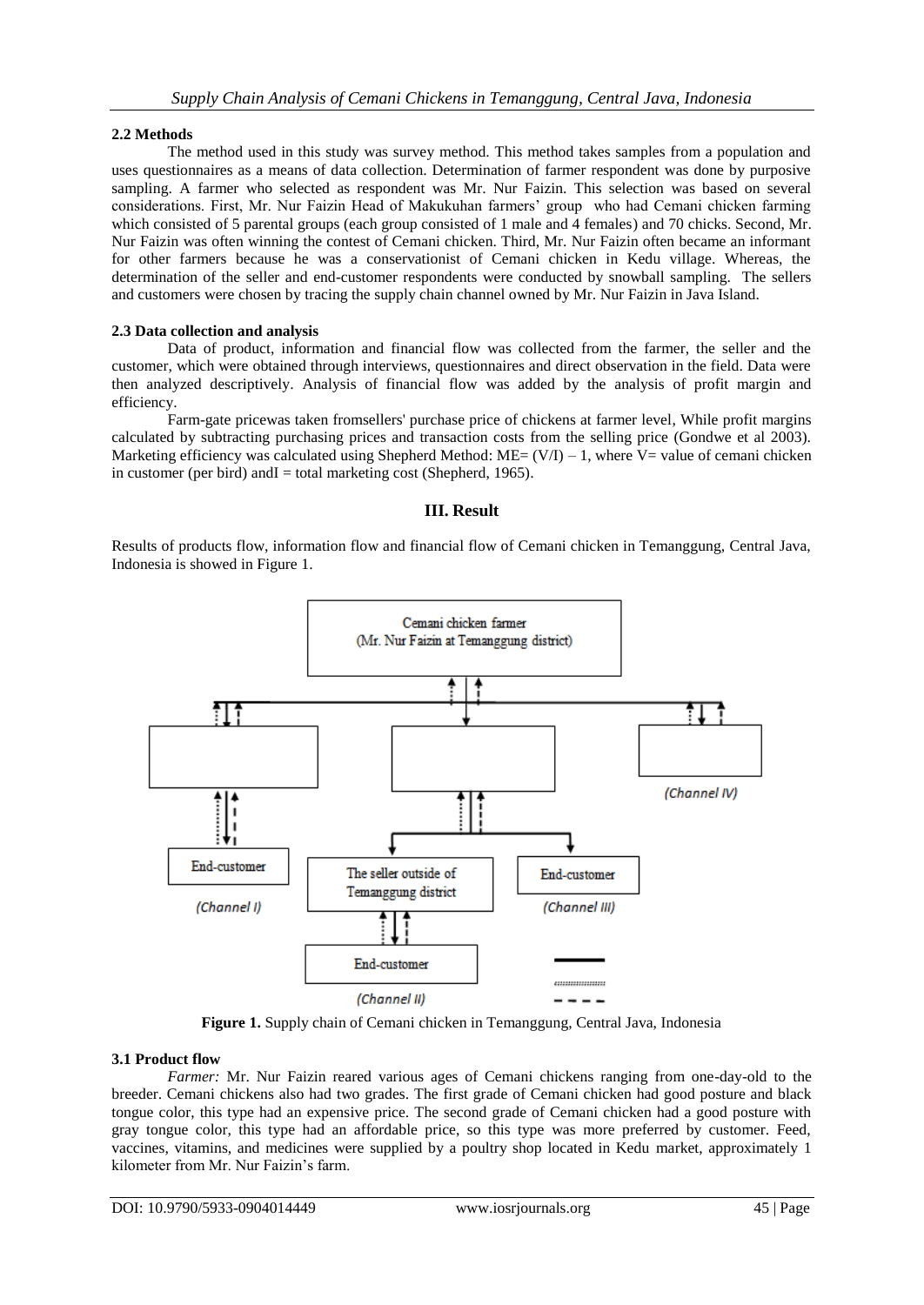Cemani chicken farming had no particular supplier for parent stock. The farmer prepares parent stock based on the results of the existing selection on their farm and also by buying from the other farmers. The specifications of Cemani chicks ordered by each customer was differ depending on the customer needs. Cemani chicks were packed by using plastic baskets equipped with cardboard pads and supplied with enough feed and drinking water. The packaging of Cemani chicken eggs were done by using a wooden box equipped with the sponge.The shipment of Cemani chicks and eggs for Java area were done by using an inter-city bus, because of the cheaper price and quicker time. On the other hand, for the shipment to the out-of-town, which required more than 24 hours, was done by using a special cargo for animals.

*Seller:*The sellers who cooperated with Mr. Nur Faizin were coming from inside and outside of Temanggung district. The seller from the inside of Temanggung district was come directly to the Mr. Nur Faizin's farm to choose the chicken which suitable with customer orders. After getting the appropriate chicken, the seller usually contacts the customer to ensure the price and quality of chicken. Then, the chicken will be delivered or taken directly by the customer or second level of the seller.

The seller from outside of Temanggung district usually orders by phone or other social media. Cemani chickens which were shipped by using an inter-city bus taken by the seller at the bus station. Before delivered to the end-customer, the seller checked whether the chicken was in accordance with the desired specifications or not. Then, the chickens were fed and supplied with the brown sugar solution to replace the energy loss during the shipment. The seller ensured that the chicken had a good condition to be given to the end-costumer. The shipping baskets were also cleaned from manure and feed residue. Cemani chicken was then delivered to the costumer's home or taken directly by the customer at the seller's home.

#### **3.2 Information flow**

Information flow is a flow that occurs both from the customer to the farmer and vice versa. The information contained in the supply chain of Cemani chicken including the amount of demand, order systems, criteria and quality of Cemani chicken, promotion and facilities. Information flow can be vertical, i.e. coordination among different level of marketing agents such as among the farmers, the seller, and the customer. Information flow can also work horizontally, i.e. coordination among the equal level of marketing agents, such as among the farmers.

*Farmer:* Mr. Nur Faizin bought the feed for Cemani chicken in poultry shop every two weeks due to the limited capacity of warehouse and to minimize the risk of mold growth in the feed. Mr. Nur Faizin accepted the order of Cemani chicken through social media such as WhatsApp or Facebook, phone, text message and some customers come directly to his farm. At the beginning of his business, Mr. Nur Faizin marketed Cemani chicken conventionally, by displaying the chicken inside the cage in the front of his house on Kedu Street no. 6. Moreover, along with the technological advances, he marketed Cemani chicken through social media assisted by his son. Word of mouth from the customers who have bought Cemani chicken in Mr. Nur Faizin's farm, made other customers also come to his farm and then Mr. Nur Faizin was known as a chairman of Cemani chicken farmer in Kedu Village.

Information flow that occurs between the farmer and seller including the availability of Cemani chicken which was in accordance with the criteria ordered by the seller. If Mr. Nur Faizin had no chicken which met the demand of the seller, he will look for a suitable chicken from other farmers. However, during November 2017, Mr. Nur Faizin's farm can fulfill all of the seller's demand. Generally, the criteria desired by customer were age, sex, and the most important one was the level of black color in the chicken's body (grade).

| Table 1. Demographic characteristics, location of sellers and customers and purpose of purchase of Cemani |                                                 |  |
|-----------------------------------------------------------------------------------------------------------|-------------------------------------------------|--|
|                                                                                                           | chicken in Temanggung, Central Java, Indonesia. |  |

| Parameters                     |                           | The number of chickens sold |
|--------------------------------|---------------------------|-----------------------------|
| <b>Sex</b>                     | Male                      | 31                          |
|                                | Female                    | 50                          |
| Grade                          | Grade I                   | 2                           |
|                                | Grade II                  | 79                          |
| Age                            | 2 months                  | 20                          |
|                                | 3 months                  | 36                          |
|                                | 4 months                  | 10                          |
|                                | 5 months                  | 10                          |
|                                | 8 months                  | 5                           |
| <b>Location of Sellers</b>     | <b>Inside Temanggung</b>  | 6                           |
|                                | <b>Outside Temanggung</b> | 60                          |
| <b>Direct Customers</b>        | <b>Outside Temanggung</b> | 21                          |
| <b>Location of Customer</b>    | Inside Temanggung         |                             |
|                                | <b>Outside Temanggung</b> | 81                          |
| Customers' Purpose of Purchase | Hobby                     | 16                          |
| (number of customers)          |                           |                             |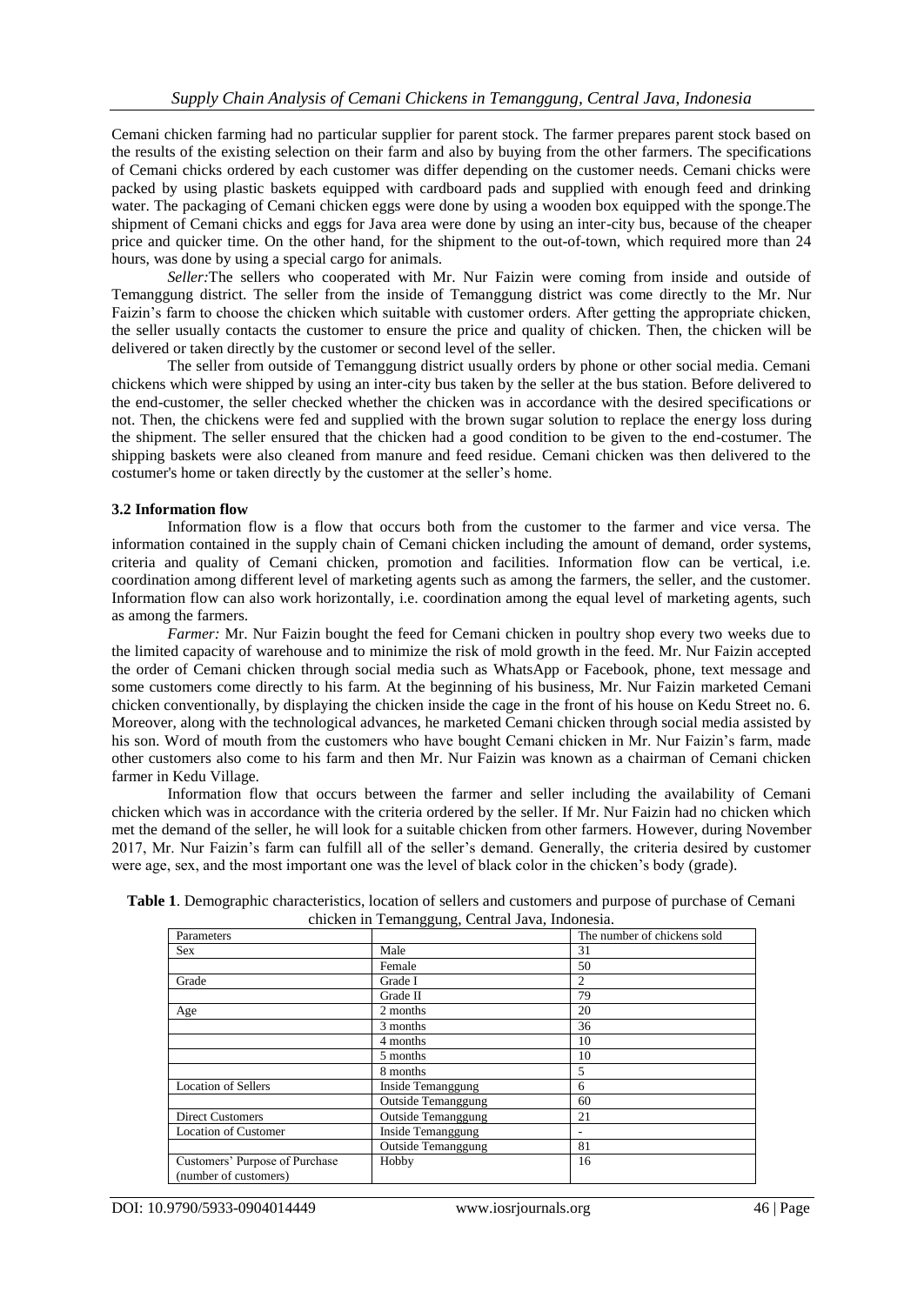| – |  |  |
|---|--|--|

The price given by Mr. Nur Faizin was different for every costumer, depend on the type of customer, the amount and purpose of purchase, and the location of the customers. The ornamental chicken market which focused on the quality and customer needs had very high price compared to the price of chicken destined for consumption (Bubphapant, 2017). The purchase of Cemani chicken in Mr. Nur Faizin's farm was dominated by customers who bought as ornamental chicken (hobby) with 80%, 10% for medicine, and 10% for traditional ceremonies (Table 1). The price offered was still negotiable until meeting the price agreement between both parties. The shipment of Cemani chicken was done by using inter-city bus. Mr. Nur Faizin provided after sales service to all of his customers. Mr. Nur Faizin will replace the chicken if it was died during the shipment until one day after it was accepted.

*Seller:* Cemani chicken seller inside the Temanggung district marketed the chicken by either offline or online. The seller who use offline marketing, they were renting a kiosk in Kedu-Parakan Street and displaying Cemani chicken inside the cage. They post a note "Selling Cemani chicken" on the board placed in the front of their kiosk. The seller who use online marketing, either the seller inside or outside of Temanggung district, they were using social media such as Facebook and WhatssApp to market the Cemani chicken. The seller received an order from the customer then informed it from the farmer. After the price agreement, the customer can pay and bring the Cemani chicken if the customer came directly to the seller's kiosk. However, if the customer was in the outside of Temanggung district, the seller will send the image of chicken through social media and when it was agreed, Cemani chicken will be sent by using the agreed shipment service. The seller also offered the different prices for each customer, depending on the purpose of Cemani chicken purchase, whether used as a treatment, traditional ceremonies, or reared and then the origin of the customer was also became a consideration. In addition, chicken's age and /grade also greatly affect the price. The seller also provided after sales service to the end-customer. The seller will replace the chicken if the chicken died due to travel or ill until a maximum of one day after accepted by the customer.

#### **3.3 Financial flow**

*Farmer:* Payment for the seller and customer who came to Mr. Nur Faizin's farm were done by cash and carry, it means that the chicken can be brought by the seller and customer after the payment was made. While for the seller and customer who were on the outside of Temanggung district, the payment was done through the bank transfer. Cemani chicken will be sent after payment received by Mr. Nur Faizin. The payment for the seller and customer who were on the outside of Temanggung district were the price of Cemani chicken added with the shipping cost.

*Seller:* The seller inside of Temanggung district marketed Cemani chicken in a kiosk on Kedu - Parakan Street, a strategic location to make people can easily find Cemani chicken. The customer can make payment by cash and carry if the seller had a chicken which was suitable specification. The customer from outside of Temanggung district made a payment by bank transfer first and then the chicken will be sent.

The seller outside of Temanggung district usually gets order from people around their area. When they were getting an order from the customer and the desired specifications were available in the farmer or in the seller inside of Temanggung district, they will determine the price. The seller outside of Temanggung district paid the farmer or the seller inside of Temanggung district according to the agreed price.

## **3.4 Marketing margin**

Marketing margin is the difference between the selling price and the purchasing cost. The purpose of marketing margin analysis is to demonstrate the relative importance of marketing costs to express the real differences between and between markets (market variations) to enable further market integration (FAO,2011). The marketing margin in this study was calculated on each marketing agents (Table 2). The results showed that channel III had the highest marketing margin among the three other channels. The middleman got the customer who used Cemani as a medicine and would like to pay with high price if the middleman can fulfill the spesification demand.

Channel II and Channel I had the second and third highest marketing margin, respectively. In the Channel I, the seller outside of Temanggung became a middleman between farmer and end-customer. In this case, the seller outside of Temanggung directly delivered Cemani chicken to end-customer and not spend any cost of renting kiosks for selling. The type of Cemani chicken sold in this channel was the second grade, so the selling price was not as high as the first grade. Moreover, the number of Cemani chicken purchased by the seller outside of Temanggung was in sufficient quantities, so the seller did not take too much profit for each Cemani chicken sold. On the other hand, the lowest marketing margin was channel IV because it did not use any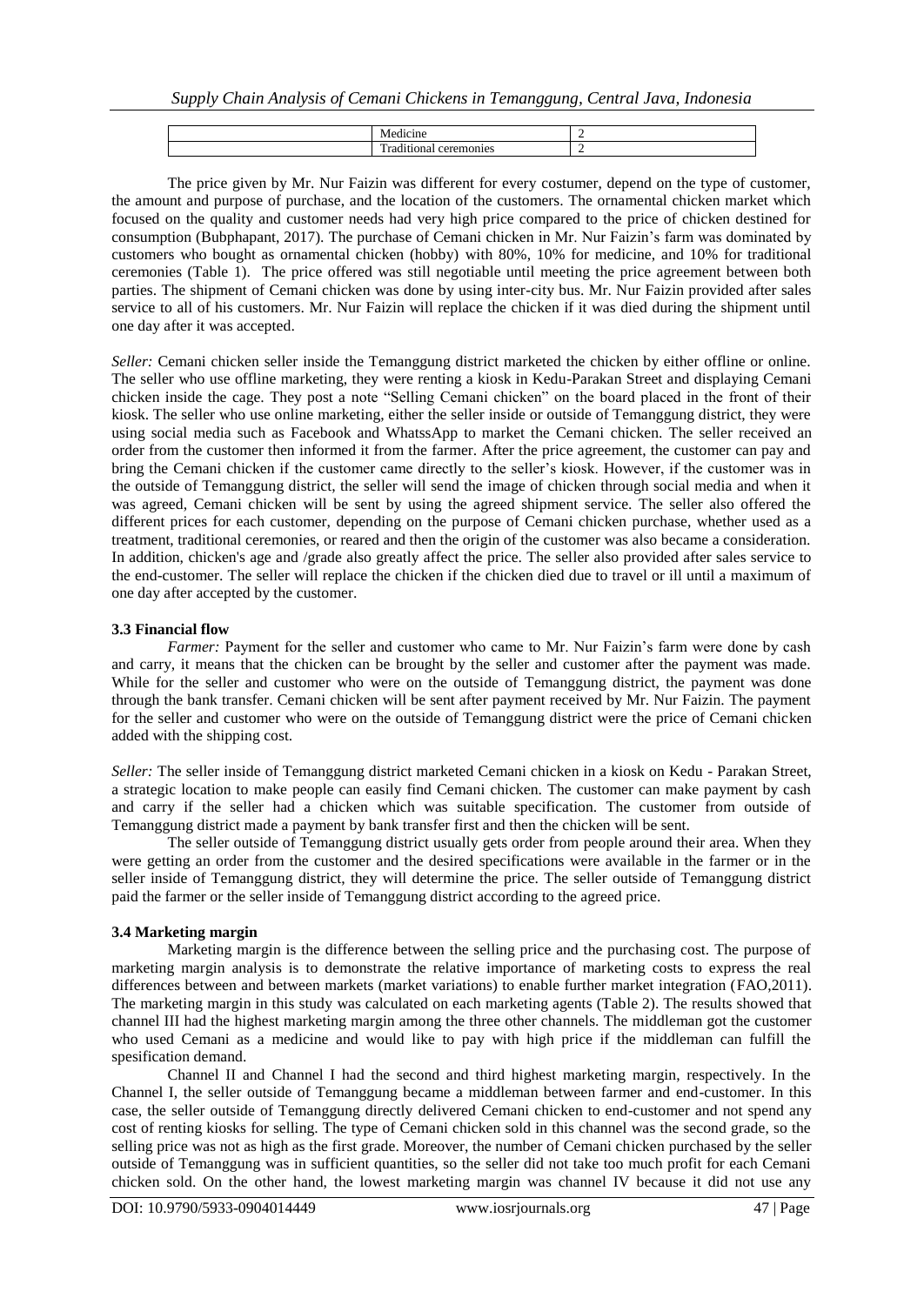marketing agent to market the product. The pricing of Cemani chicken was affected by the conditions, events, and spesification of customers' need.

|                              | Marketing channel     |               |                        |      |                          |      |                                  |               |
|------------------------------|-----------------------|---------------|------------------------|------|--------------------------|------|----------------------------------|---------------|
| Marketing agents             | Channel I<br>IDR/bird | $\frac{0}{0}$ | Channel II<br>IDR/bird | $\%$ | Channel<br>Ш<br>IDR/bird | $\%$ | Channel<br><b>IV</b><br>IDR/bird | $\frac{0}{0}$ |
| Farmer                       |                       |               |                        |      |                          |      |                                  |               |
| Production cost              | 115,052               | 32.1          | 22,046                 | 5,51 | 99,790                   | 4.99 | 167,504                          | 32.4          |
| <b>Marketing Cost</b>        | 3,290                 | 0.918         | 2,901                  | 0,73 | 2,901                    | 0.15 | 4,346                            | 0.84          |
| Profit                       | 159.991               | 45            | 25,210                 | 6,30 | 400,210                  | 20   | 344,817                          | 66.7          |
| Selling price                | 278,333               | 77.7          | 125,000                | 31,3 | 500,000                  | 25   | 516.667                          | 100           |
| Seller inside of Temanggung  |                       |               |                        |      |                          |      |                                  |               |
| Purchasing cost              |                       |               | 125,000                | 31.3 | 500,000                  | 25   |                                  |               |
| Marketing cost               |                       |               | 25,000                 | 6.3  | 124,167                  | 6.21 |                                  |               |
| Profit                       |                       |               | 100,000                | 25   | 1,375,834                | 68.8 |                                  |               |
| Margin                       |                       |               | 125,000                | 31.3 | 1,500,000                | 75   |                                  |               |
| Selling price                |                       |               | 250,000                | 62.5 | 2,000,000                | 100  |                                  |               |
| Seller outside of Temanggung |                       |               |                        |      |                          |      |                                  |               |
| Purchasing cost              | 278.333               | 77.7          | 250,000                | 62.5 |                          |      |                                  |               |
| Marketing cost               | 11.367                | 3.17          | 22,125                 | 5.53 |                          |      |                                  |               |
| Profit                       | 68,633                | 19.2          | 127,875                | 32   |                          |      |                                  |               |
| Margin                       | 80,000                | 22.3          | 150,000                | 37.5 |                          |      |                                  |               |
| Selling price                | 358.333               | 100           | 400,000                | 100  |                          |      |                                  |               |
|                              |                       |               |                        |      |                          |      |                                  |               |
| Total marketing cost         | 11,367                | 3.17          | 47,125                 | 11.8 | 124,167                  | 6.21 | 4,346                            | 0.84          |
| Total profit                 | 68.633                | 19.2          | 227,875                | 57   | 1,375,834                | 68.8 | 344,817                          | 66.7          |
| Total margin                 | 80,000                | 22.3          | 275,000                | 68.8 | 1,500,000                | 75   |                                  |               |
| Farmer's share (%)           | 77.7                  |               | 31.3                   |      | 25                       |      | 100                              |               |
| Marketing efficiency         | 30.524                |               | 7.488                  |      | 15,107                   |      | 117,883                          |               |

**Tabel 2**. Marketing margin, efficiency and farmer's share

## **3.5 Marketing efficiency**

Marketing efficiency is one of the indicators to measure the success rate of a supply chain. Daniel (2002) stated that the marketing system can be categorized as efficient if able to distribute products from producers to customers with minimal cost. In addition, efficient marketing can also be achieved if the overall price paid by the last customer was shared fairly to all parties who participate in the production and marketing activities.

Table 2 shows the marketing margins, efficiency, and farmer's share for each channel. Channel I was a distribution channel that involves only a middleman namely the seller outside of Temanggung district. Channel II involved two middlemen, the first one was the seller inside of Temanggung district and the second one was the seller located at the outside of Temanggung district. Channel III involved a middleman namely the seller inside of Temanggung district. The last channel was channel IV which was a zero-level channel because the farmer sold the chicken directly to the end-customer.

The most efficient marketing can be seen on a channel with the lowest marketing cost. Based on the result of research. Channel II was a marketing distribution channel that had the lowest value of marketing efficiency. Channel II had more marketing agents than other distribution channels. Channel II involved the seller inside of Temanggung, then further marketed by the seller outside of Temanggung and then to the endcustomer. The value of marketing efficiency for this channel was 7,488, with the lowest profit for the farmer. The longer chain of distribution channels of a product could give a higher price to be paid by the end-customer. It is in accordance with Daniel (2002), who stated that the longer distance and the more middleman involved in marketing could cause higher marketing costs. The most efficient channel was direct selling from farmer to customer in channel IV.

## **IV. Conclusion**

- 1. There were 4 channels of Cemani chicken supply chain in Temanggung. Channel I started from the farmer, the seller outside of Temanggung, and then to the end-customer. Channel II started from the farmer, the seller inside of Temanggung, the seller outside of Temanggung, and then to the end-customer. Channel III started from the farmer, the seller inside of Temanggung, and then to the end-customer. While in Channel IV, the farmer directly sold the chicken to the end-customer.
- 2. Product flows from farmer to the customers. Information and financial flows from customer to the farmers
- 3. This study suggest that farmers need to maximize the usage of social media as marketing media to expand the market. Improvement in shipping transportation also needed to decrease the mortality risk